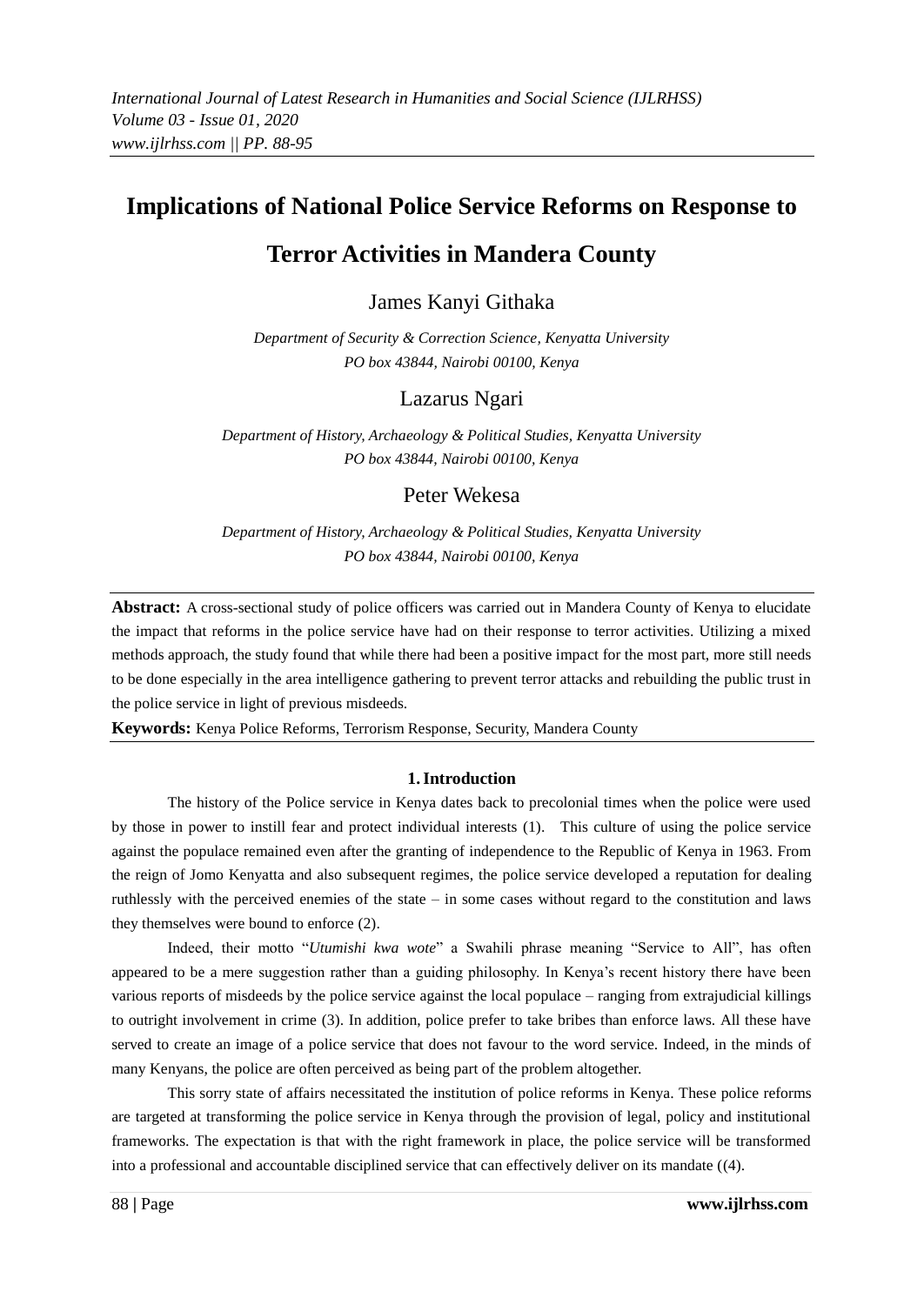Efforts to reform the police service have been ongoing for years. The Kenya National Commission on Human Rights (KNCHR) indicates that the setting up of task force of government and non-governmental actors, spearheaded the first serious effort to reform the police service in the year 2002 ((5). Nonetheless, lack of support meant that these efforts were largely unsuccessful.

Since then, various efforts have culminated in the Revised Police Reforms Program Document 2015-2018, which seeks to inculcate within the police service an observance of the law, accountability to public institutions and communities where they work. In addition, it calls upon the police service to not only protect the safety and rights of individuals but also build professional skills and conditions of service that support efficient and respectful service delivery to the public (6). While efforts to reform the service have seen some successes, it is worth noting that some of the repressive actions of yesteryear that were commonplace are still rampant within the service (7).

Mandera County, located in the North Eastern region of Kenya, shares a border with war-torn Somalia. As such, relative to other counties in the nation, it is subject to severe security risks due to an often-porous border. The presence of terrorist elements in Somalia means that these same elements can easily wreak havoc on Mandera County. In the recent past, the county has experienced security challenges of hijackings, growing radicalization and violent extremism. On 22 November 2014, Mandera bound bus was hijacked by Al - Shabaab terrorists that left 28 people dead and on 2 December there was an armed quarry attack that left 36 workers dead. Since then several other attacks of similar nature have occurred in Mandera prompting queries on the impact of police reforms on their ability to prevent and respond to terror attacks. Further, it has been demonstrated that even in cases where there is a response to terror – the response may not necessarily be appropriate and in some cases may result in ethnic or religious profiling, which violates human rights (8). This study therefore sought to elucidate the impact of the police reform program on response to terror threats in Mandera County.

### **2. Methodology**

### **2.1 Study Design**

The study utilized a cross-sectional descriptive study design. It made used of a mixed methods approach where both quantitative and qualitative data was sought to elucidate the situation under study.

#### **2.2 Study Area**

The study was carried out in Mandera County of the Republic of Kenya. It covers a total land mass of 25,986 square kilometers (9). Located in the North Eastern part of Kenya, Mandera borders Ethiopia to the North, the Somalia Republic to the East and Wajir County to the South. It has six constituencies namely Mandera South, Mandera East, Mandera North, Mandera West, Banisa and Lafey. It is about 1,100km from the capital city of Nairobi by road, and its capital and largest town is Mandera.

Majority of the population in the county are pastoralists, predominantly Murule, Garre, Degodia and other ethnic groups of the larger Somali community. The county suffers frequent drought and food insecurity and often ranks the lowest in terms of socio-economic indicators (9). It"s faced with increased cases of terror attacks, growing youth radicalization, violent extremism hijackings cattle rustling, banditry, opportunistic crimes and inter-clan feuds.

#### **2.3 Study Population**

The study population comprised the 1,200 police officers deployed in various capacities within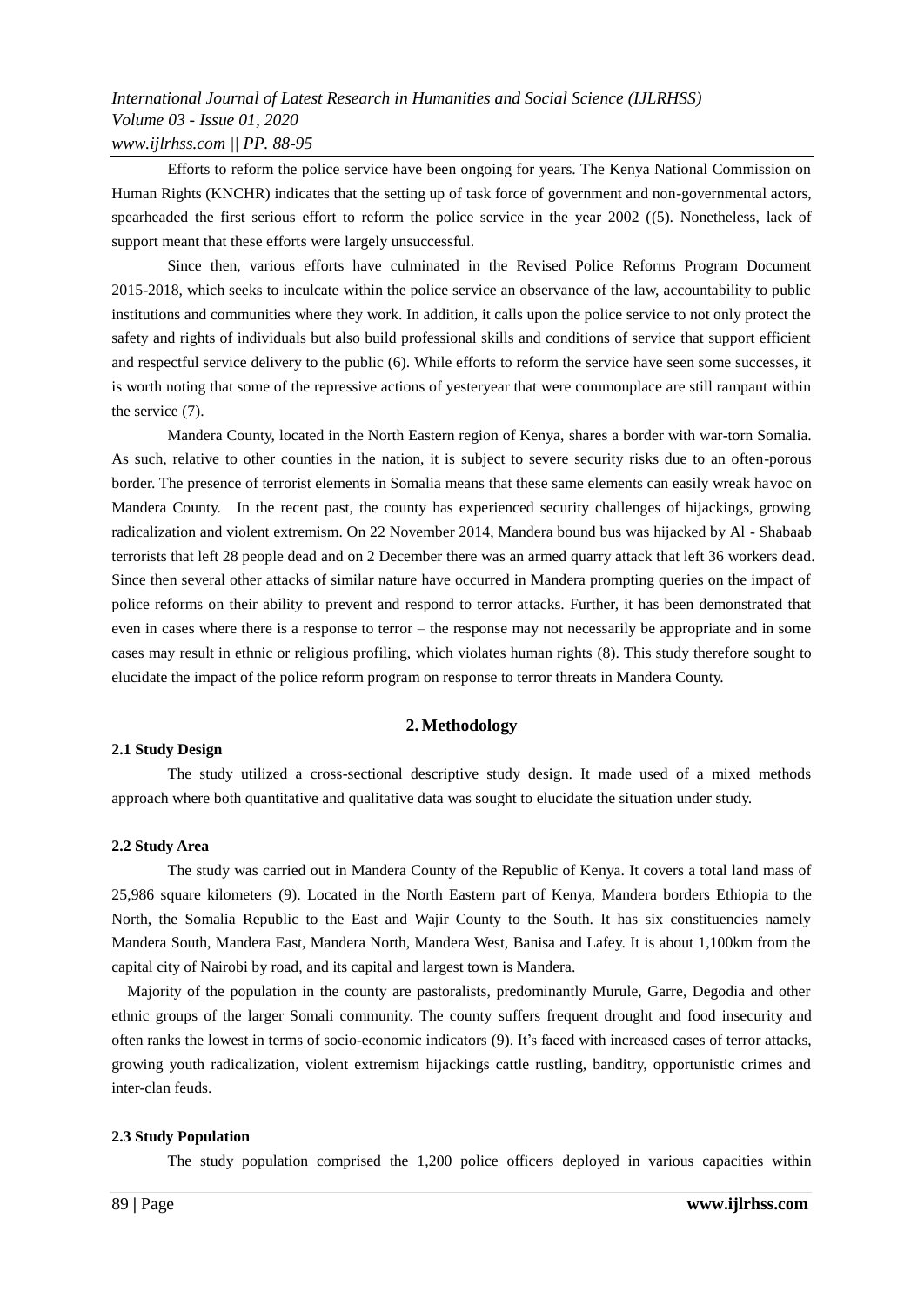Mandera County. Key informants were drawn from other security agencies and senior police officers based in the six stations of Mandera County, namely: Mandera County headquarters, Elwak, Takaba, Lafey, Rhamu Dimtu and Banisa.

## **2.4 Sample Size and Sampling**

According to (10) at least 10% of study population is an appropriate sample size for the research. From a target population of 1200 police officers and other security stake holders, a minimum sample size of 120 respondents was to be conveniently sampled for the survey. In addition, 24 key informants, 4 in each of the 6 stations were purposively selected for participation.

### **2.5 Data Management**

Data was collected by means of a survey and key informant interviews. The quantitative data was analyzed descriptively using IBM SPSS version 25. Frequency distributions and proportions were provided and presented in the form of Tables and graphs. Basic content analysis was used for the qualitative data.

## **2.6 Ethical Considerations**

Permission to carry out the study was sought and provided by the National Commission for Science, Technology and Innovation (NACOSTI) and the police service headquarters. The rights of study respondents were respected and protected in the course of the study. Data confidentiality and respondent privacy were upheld during the data collection and management. Informed consent was sought prior to data collection.

## **3. Results**

## **3.1 Socio-demographic Characteristics of Respondents**

A total of 138 respondents participated in the study. Majority (82.6%) of the respondents were male, while the remainder were female (17.4%). The distribution of the other socio-demographic characteristics is shown in Table 1.

| <b>rapid 1.</b> Bocto demographic characteristics of biddy respondents |                        |           |         |  |  |
|------------------------------------------------------------------------|------------------------|-----------|---------|--|--|
| Characteristic                                                         | Category               | Frequency | Percent |  |  |
|                                                                        |                        | (n)       | (% )    |  |  |
| Gender                                                                 | Male                   | 114       | 82.6    |  |  |
|                                                                        | Female                 | 24        | 17.4    |  |  |
| Age                                                                    | 18-30 years            | 42        | 30.4    |  |  |
|                                                                        | $31-45$ years          | 72        | 52.2    |  |  |
|                                                                        | 46-60 years            | 24        | 17.4    |  |  |
| <b>Education Level</b>                                                 | Secondary              | 48        | 34.8    |  |  |
|                                                                        | Post-secondary         | 90        | 65.2    |  |  |
| Area of                                                                | Township               | 108       | 78.3    |  |  |
| Residence                                                              | <b>Shopping Centre</b> | 30        | 21.7    |  |  |
| Area of                                                                | Police service         | 132       | 95.7    |  |  |
| specialization                                                         | County security        | 6         | 4.3     |  |  |
|                                                                        | team                   |           |         |  |  |

**Table 1.** Socio-demographic Characteristics of Study Respondents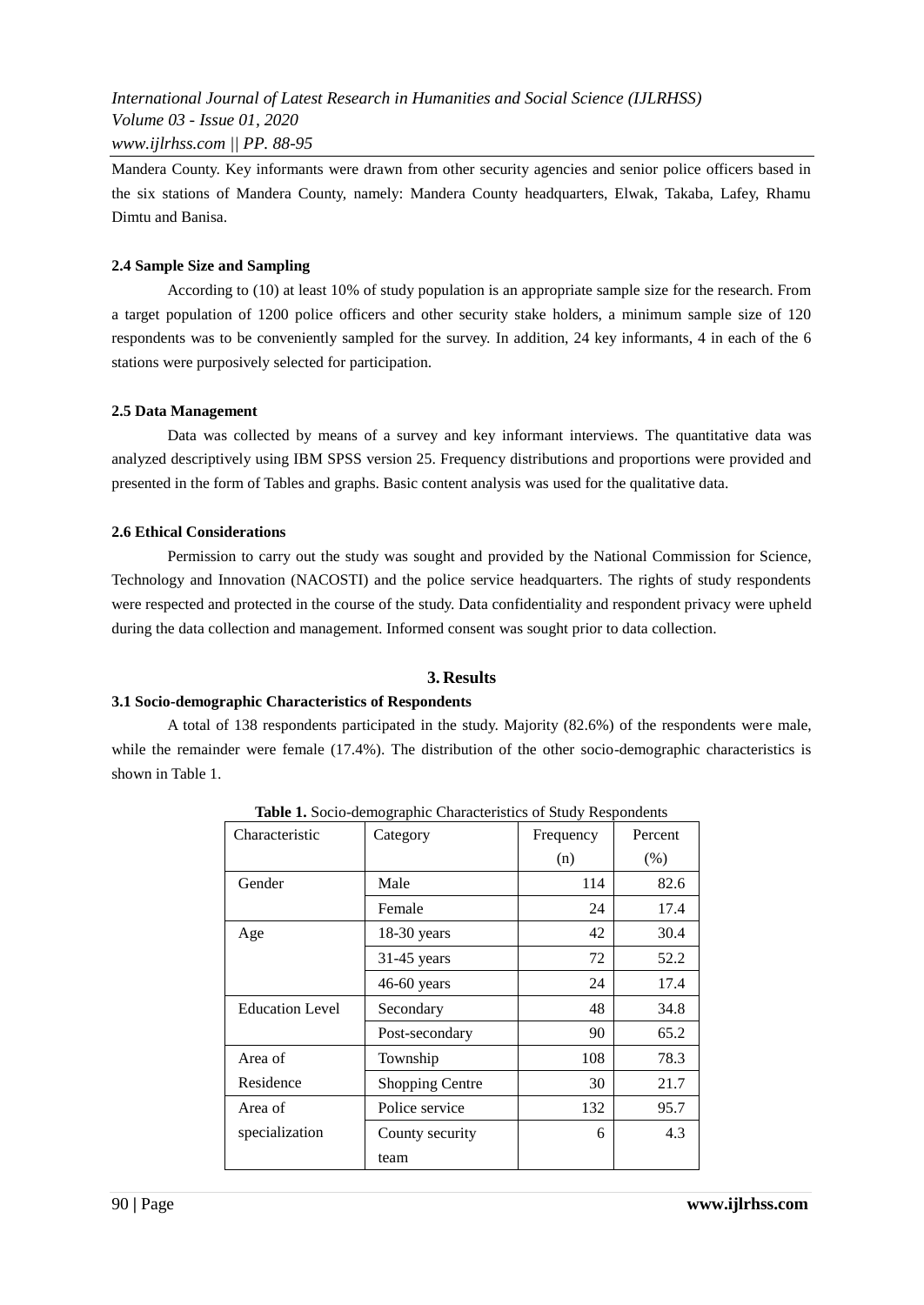| Duration of | $1-5$ years         | 18 | 13.0 |
|-------------|---------------------|----|------|
| service     | 6-10 years          | 48 | 34.8 |
|             | $11-15$ years       | 18 | 13.0 |
|             | 16-20 years         | 18 | 13.0 |
|             | $21-25$ years       | 24 | 17.4 |
|             | 26 years and above  | 12 | 8.7  |
| Department  | <b>KPS</b>          | 36 | 26.1 |
|             | <b>APS</b>          | 36 | 26.1 |
|             | <b>CID</b>          | 66 | 47.8 |
| Rank        | CIP                 | 6  | 4.3  |
|             | <b>CPL</b>          | 12 | 8.7  |
|             | Detective Constable | 6  | 4.3  |
|             | Inspector           | 6  | 4.3  |
|             | Police Constable    | 60 | 43.5 |
|             | Police Inspector    | 24 | 17.4 |
|             | Sergeant            | 18 | 13.0 |
|             | Superintendent      | 6  | 4.3  |

## **3.2 Reforms Implemented in Mandera County**

From the key informant interviews the senior police officers reported the existence of police reform initiatives which are currently in operation in Mandera County. These reforms include housing improvement, the introduction of armoured vehicles, mock drills designed to help increase alertness, the purchase of police equipment, improved response and increased deployment of police. Police welfare has been significantly improving due to the implementation of the reforms. This has in turn motivated the police officers who have increased their responsiveness and have increased their interaction with the public. However, it is essential to note that police remuneration is still described as being low by the respondents.

### **3.3 Challenges to Implementation of Police Reforms in Mandera County**

Implementation of police reforms was met with various challenges that hindered effective provision of security to the public. Firstly, intelligence was mainly acquired from the public due to lack of policing equipment that would help gather intelligence like air surveillance. The public at times is reluctant to provide such information for fear of their own safety or police victimization.

Secondly, there is a shortage of personnel in Mandera County which at times limits the extent through which security can ensured. Additionally, the police service is yet to embrace new technology which is detrimental as terrorists have sophisticated weapons contrary to the old weapons that the police have. Lack of funding also limits the police ability to achieve to provide security service to the public. The channel through which orders are made are long which limits response time and puts the public in danger.

Additionally, the police salary is insufficient which demotivates them from effectively performing their duties. Mandera County also faces issues related to poor infrastructure which hinders the police ability to respond in time e.g. poor roads and poor network. Lastly, office work at times limits the interaction with the public.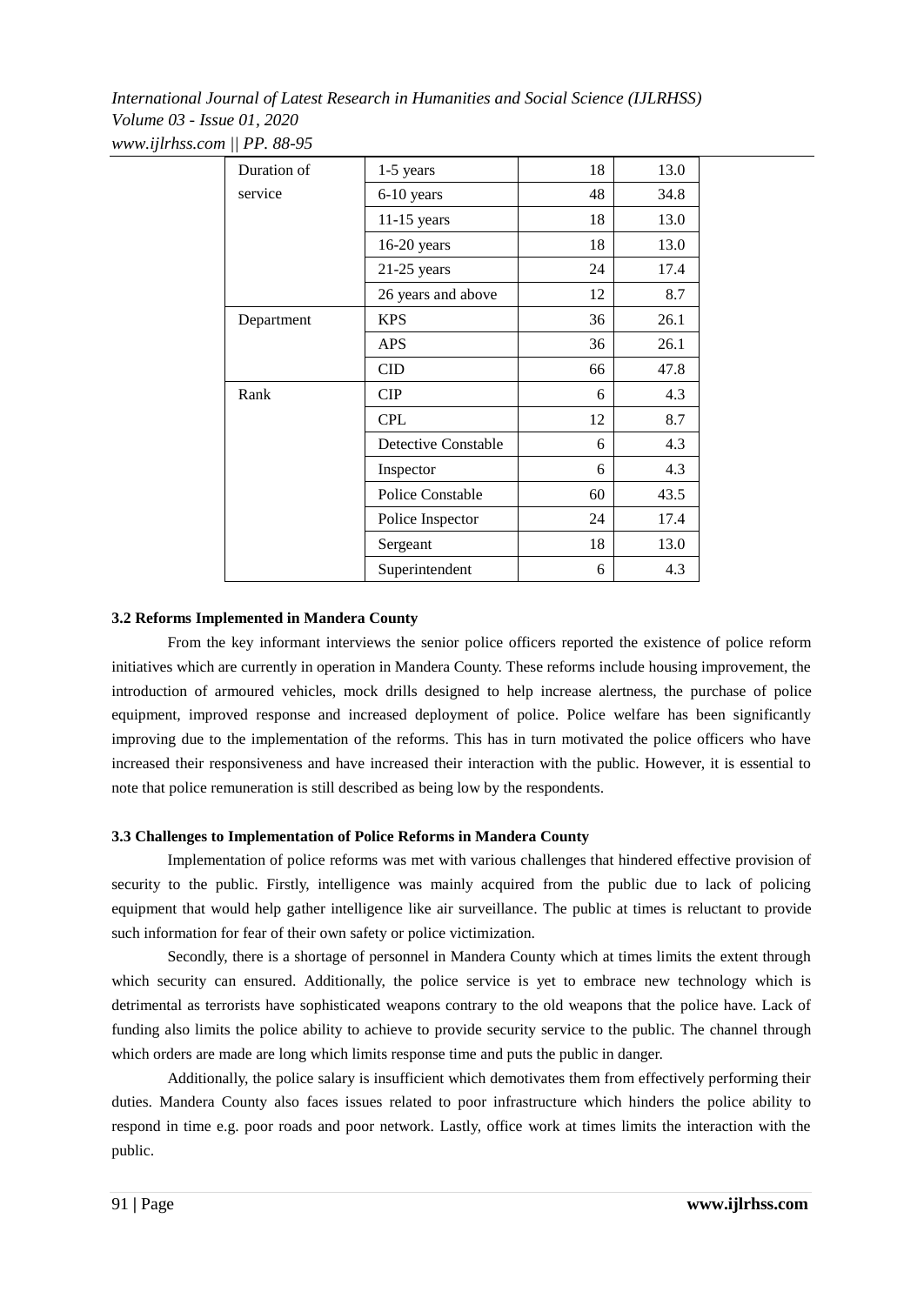## **3.4 Impact of Police Reforms on Police Response to Terror in Mandera County**

A majority of the respondents noted that the county was enjoying good security status attributed to the fact that a number of threats have been neutralized, the area is peaceful and the living conditions of the residents has improved. However, two of the major challenges that respondents reported were an increase in the number of radicalized individuals and the porous border. In terms of impact, almost three-quarters (73.9%) of respondents indicated that police reforms have had a positive impact on the response to terror activities in Mandera County (Figure 1).

| 26.10%                       |  |
|------------------------------|--|
|                              |  |
| 73.90%                       |  |
| Positive impact<br>No impact |  |

**Figure 1**. Impact of Police Reforms on Response to Terror Activities .

Respondents were asked to characterize their responses by indicating their level of agreement to various statements on police response to terror activities in Mandera County. The distribution of their responses is shown in Table 2.

| <b>Statement</b>                                               | Agree | Unsure | Disagree |
|----------------------------------------------------------------|-------|--------|----------|
|                                                                | (% )  | (% )   | $(\%)$   |
| Police at county level are well resourced to respond to        | 72.7  | 9.1    | 18.2     |
| terror activities.                                             |       |        |          |
| All stations are equipped to respond to terror activities      | 82.6  | 8.7    | 8.7      |
| efficiently and effectively                                    |       |        |          |
| All police are trained to respond to terror activities.        | 65.2  | 4.3    | 30.4     |
| Police at county level have embraced technology to             | 56.5  | 17.4   | 26.1     |
| respond to terrorism                                           |       |        |          |
| There is up to date intelligence on terrorist activities.      | 31.8  | 4.5    | 63.6     |
| Intelligence on terror activities is promptly actioned as it's | 34.8  |        | 60.9     |
| received.                                                      |       | 4.3    |          |
| The current organization structure is very clear on            | 52.4  | 19.0   | 28.6     |
| response to terror activities                                  |       |        |          |
| Police response to terror activities is slow and disjointed    | 56.5  | 0.0    | 43.5     |

**Table 2.** Status of Police Response to Terror Activities in Mandera County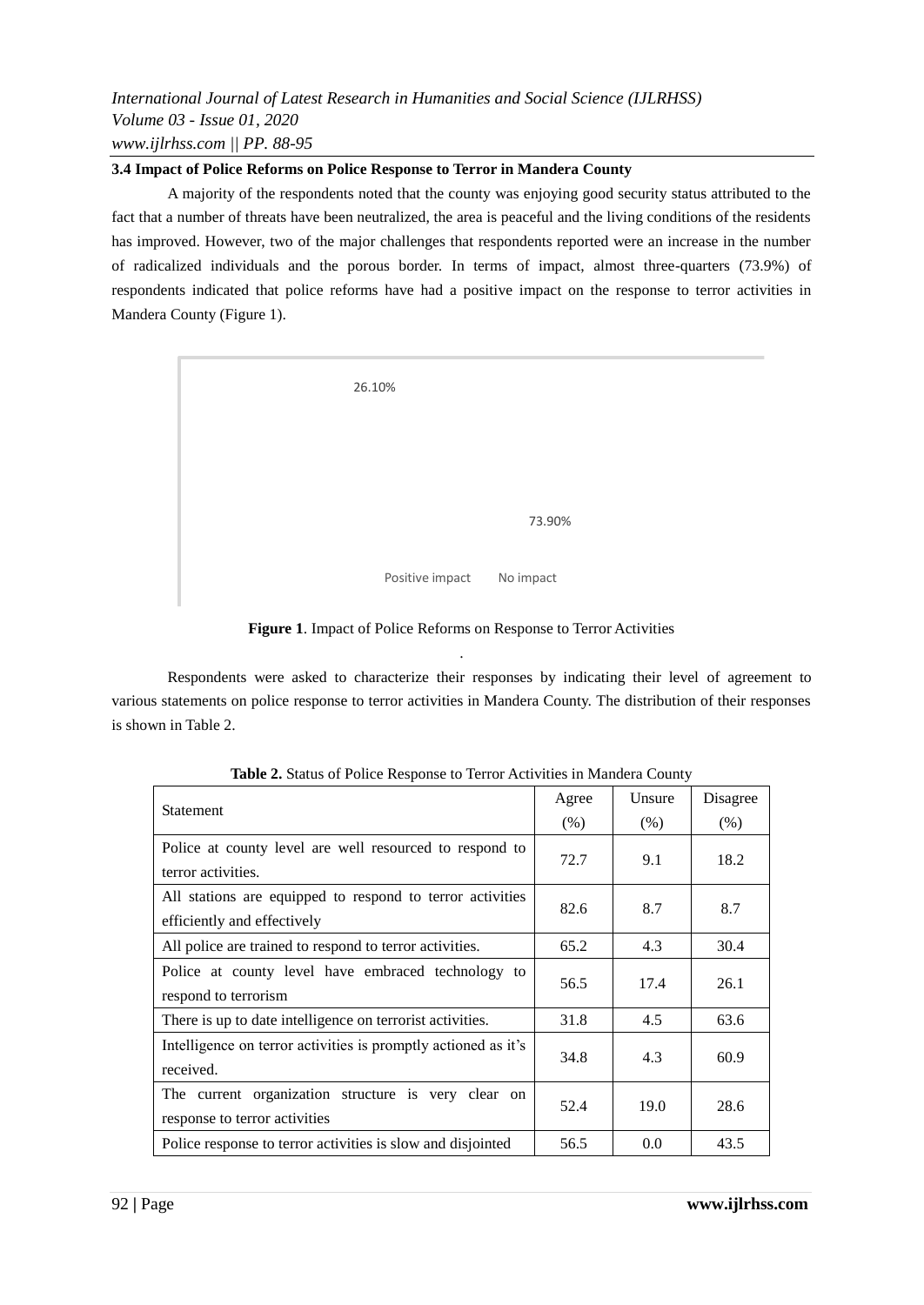| County police get close support from higher headquarter                                               | 34.8 | 17.4 | 47.8 |
|-------------------------------------------------------------------------------------------------------|------|------|------|
| during operations<br>Police at county level lack community support during                             | 40.9 | 4.5  | 54.5 |
| response to terror activities.                                                                        |      |      |      |
| Geographical terrain, poor road network affect response.                                              | 4.3  | 0.0  | 95.7 |
| Some police lack confidence in their weapons                                                          | 39.1 | 4.3  | 56.5 |
| Police lack specialized equipment to respond to terror<br>activities.                                 | 17.4 | 0.0  | 82.6 |
| Some police officers lack sense of duty, bravely or<br>training on response to terror attacks         | 27.3 | 13.6 | 59.1 |
| Communication equipment's are major contributor to<br>ineffective response                            | 26.1 | 4.3  | 69.6 |
| Police lack planning or reinforcement strategies in case of<br>terror attacks                         | 26.1 | 4.3  | 69.6 |
| Police need continuous training on response to terror<br>activities                                   | 8.7  | 0.0  | 91.3 |
| Police lack sufficient armoured vehicles and equipment to<br>respond to terror attacks                | 8.7  | 4.3  | 87.0 |
| Slow dissemination of intelligence affect response                                                    | 18.2 | 0.0  | 81.8 |
| Not all police are trained on response to terror threat and<br>attacks                                | 18.2 | 4.5  | 77.3 |
| Police lack armed air support during response                                                         | 4.3  | 4.3  | 91.3 |
| Lack of political will to diffuse ethnicity, religion and<br>political tension affect police response | 9.1  | 9.1  | 81.8 |
| Police and other security agencies work in hand during<br>response terror activities                  | 17.4 | 0.0  | 82.6 |

## **4. Discussion**

The implementation of the police reforms has been tied to bringing about a positive impact when responding to terror activities in Mandera County. The respondents noted that police at county level are well resourced to respond to terror activities, all stations are equipped to respond to terror activities efficiently and effectively, all police officers were trained to respond to terror activities, improved technology to respond to terrorism and the current organization structure is very clear on response to terror activities. Police reforms bring about a number of benefits only to the public but also play a great in ensuring accountability mechanisms by ensuring proper and effective service provision (KNHCR, 2015).

The senior police officers reported the existence of police reform initiatives which are currently in operation in Mandera County. These reforms include housing improvement, the introduction of armored vehicles, mock drills designed to help increase alertness, the purchase of police equipment, improved response and increased deployment of police.

Additionally, through improved police welfare has been significantly and the police officers are motivated to increase their responsiveness and interaction with the public. The county was also enjoying good security as threats have been neutralized, the area is peaceful and the living conditions of the residents has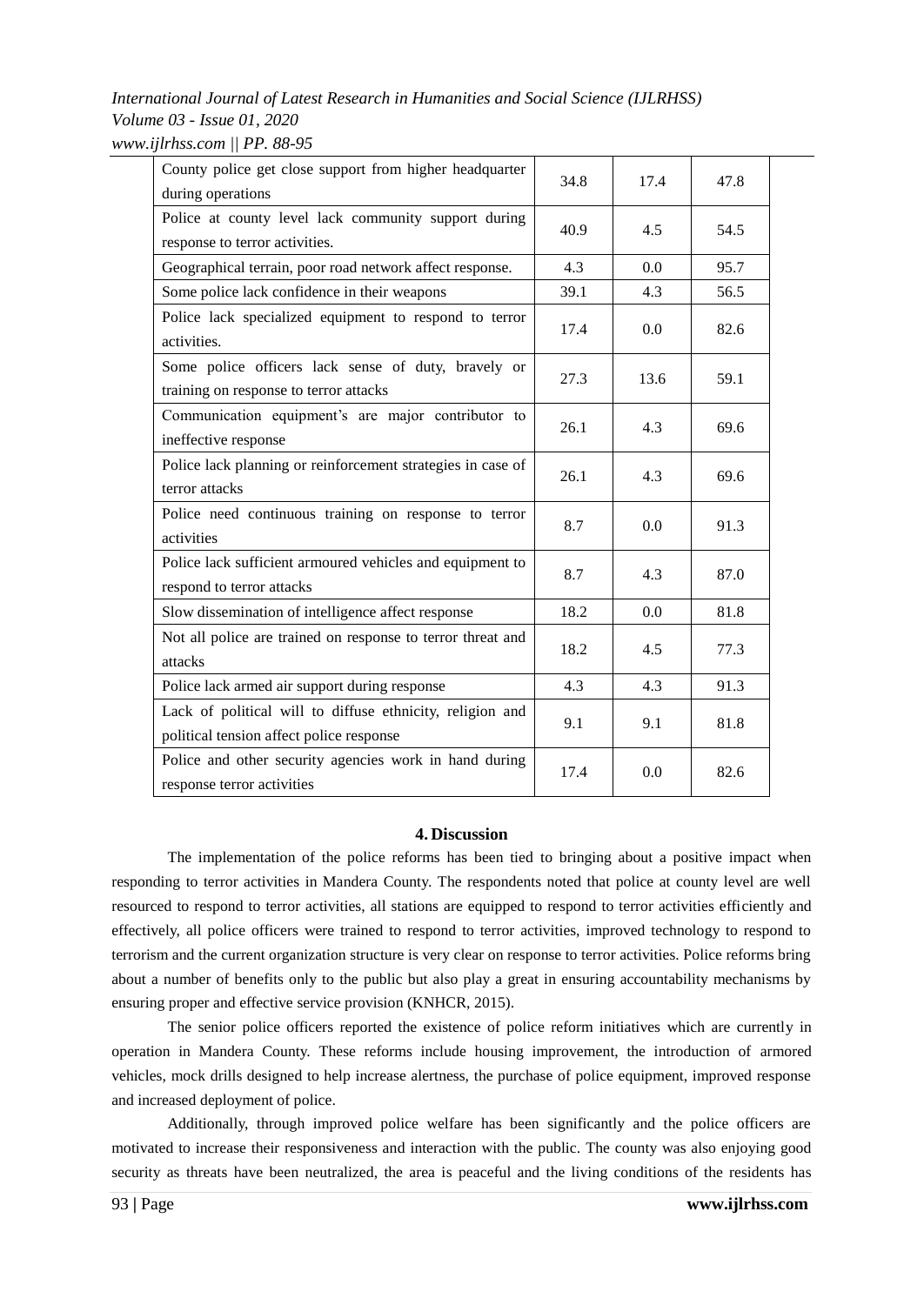improved. Kihiko, (2013), reveals that these reforms introduce better systems of accountability, improving regulations, addressing issues among the police and increasing the access to police services.

Nonetheless, there still remains work to be done to win the public confidence. In addition, there is a need for the police response to move from curative to preventative – that is – preventing terror attacks in the first place. This may only be achieved through enhanced community collaboration and seeking to provide redress for previous harms caused to the public and by so doing win back the public confidence.

### **Establishment of Police Reforms**

The police were unclear on when the police reforms were initiated however the establishment of the reforms was attributed to the need to improve the living conditions for police officers, the number of extra judicial killings and the need to bridge the gap between the Kenya Police Service (KPS) and the administration police service (APS). Additionally, the regular provision of intelligence from the public which was critical in capturing critical information on terror activities in the area. However, the public selectively gave out the intelligence due to fear of exposure to the assailants. Police reforms are mainly implemented in order to transform the state of security of a country for the purpose of restoration of peace after conflict and for the purpose of public good (11). The establishment of police of reforms are mostly influenced through the need to improve professional service and to protect citizens from their aggressors (12)

### **Implementation of National Police Reforms in Mandera County**

Police reforms in Mandera County are yet to be fully implemented as a result of poor sensitization of police officers and poor police infrastructure. There has been significant increase in the logistical capacity in order to ensure efficiency and effectiveness in responding to terror activities. Police reforms have however brought about a number of significant benefits in the provision of security in the county. This is through the introduction of modernized equipment, increased top command accountability and a reduction in the level of harassment among senior officers. There are however significant challenges like poor remuneration, climatic challenges and partial implementation of funds. Challenges which limit the implementation of police reforms in Mandera County include poor communication, poor housing, lack of funds and lack of support from the police officers. One study noted that police reforms in African countries can only attain partial success due to the level of insecurity and the pervasive nature of police institutions in the nature (13). There are a number of significant issues and challenges which are linked police reforms which include factors lie organization culture, the level of commitment of the implementers and inadequate capabilities (14). Challenges like insecurity, poor economy and political instability which reduced the legitimacy of policing efforts. Additionally, shortages in training, motivation corruption and weak states create instability in the implementation of successful police reforms (15).

#### **Impact of National Police Reforms on Response to Terror Activities in Mandera County**

Implementation of reforms is mainly directed towards the provision of positive impact in the response of terror activities in Mandera County. At the county level, the police officers are well equipped with sufficient resources to respond to terror activities, stations are also equipped to respond well to terror activities. The police reforms also made it critical Police reforms like housing improvement for officers, armoured vehicles, mock drills and increased deployment of police officers bring about a number of benefits only to the public but also play a great in ensuring accountability mechanisms by ensuring proper and effective service provision (16). The inclusion of reforms introduce better systems for accountability, improvement in regulations and addressing